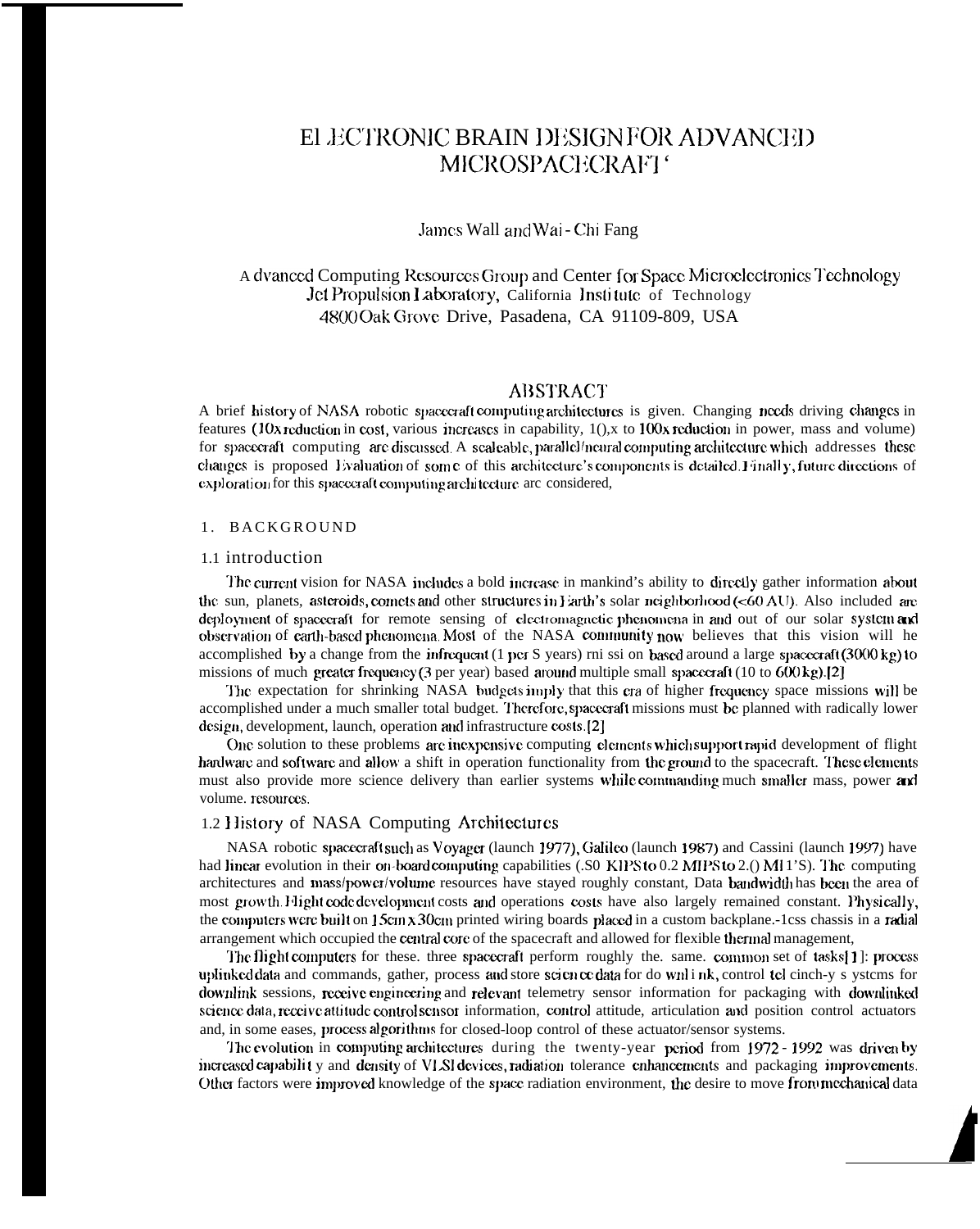recorders to solid-state data recorders for rel i ability masons and a desire to provide increased on-board fault management.

#### 1.3 Changes in NASA Spacecraft Computing Needs

The change in the NASA missions from those based on large-class fly-by and orbiter spacecraft to those based on much smaller fly-by, orbiter, lander, rover and aerobot vehicles reflects an renewed interest in in-situ science and sample return efforts[2]. Moving to more, smaller spacecraft allows a mission to be accomplished by physically differentiated spacecraft, 1 (or example, a planetary mission may include a lauder/rover and mu] tiple aerobots supported by an orbiter.

Reduced operations cost and reduction in overall space/ground telemetry bandwidth also drive a change in spacecraft computing away from the traditional. Solutions include increased on-board autonomy and use of data compression. An interesting challenge is how to use these same techniques to simultaneously increase the amount of gathered science information.

Another area driving the nature of on-board computing is total spacecraft mass and required launch vehicle. Spacecraft computing and telecom have traditionally been the primary users of spacecraft power and spacecraft mass.<br>Therefore, shrinking the power needs of the computing system has a leveraging effect on the power system m size  $\left(1\right)$ . In addition, reducing the mass of the spacecraft computing system has a leveraging effect on the attitude control system power, size and mass. An ideal situation would be for the computing and associated elements to no longer be one of the top two or three most significant contributors to final spacecraft size. Ultimately this would allow these, new spacecraft to be sent on an equivalent orbit by a much smaller (and cheaper) launch vehicle than their heavier predecessors.

#### 2. A PROTOTYPE MI CROSPACECRAFT COMPUTING ARCHITECTURE "

#### 2.1 Current Work

Several computing systems have been developed for miniature spacecraf( $\lceil 1, 3 \rceil$ ). Most usc. a large amount of Illhc.riled or rXrJnlJmrcird-off-file-shelf (COTS) components to achieve low-cost. The primary direction these computing systems have taken is to reduce the packaging mass of traditional spacecraft computing hardware [3]. However, if new capabilities such as synthetic aperture radar (SAR) image processing, on-board autonomy and change-detection-based science data gathering [4, 5] are to be accommodated, space computing engine architectures mu si at so change. Here wc. present a neural -processor-bw'cd computing engine called the. Teraflop Hectronics Brain (FEB) which can support the foreseeable processing needs of these new spacecraft applications.

Figure 1 TEB General Purpose Processor MCM



The '1'1 B is based on a scaleable mrdti-processor architecture, boil tinto a series of multi-chip module (MCM) slacks. Typical stacks have. 11 MCMs and provides a peak performance of about 1() GFJ OPS with overall dimensions of  $10 \text{cm} x 10 \text{cm} x$  6cm. Four types of MCMs are required: a neural processor, a general purpose. processor, a stack memory and a communication controller. Some intra-stack communication occurs over a PCI bus and the rest of intra- and inter-stack communication Myrinct-based occurs over a communication mesh.

Figure 1 shows the general purpose processor MCM. One or more of these processor MCMs can be included in each stack. "I"his MCM is based around the Mot orola G3 set ics of PowerPC processors (availability 1997, 200 MH OPS, peak) [6]. Since memory access over the PCI bus requires paged memory or other inefficient access scheme, enough 1.2 SRAM cache and directly-addressable 1 JRAM has been included on the MCM to allow for sustained local processing of Single Instruction, Single Data (S1S1) problems. The powerful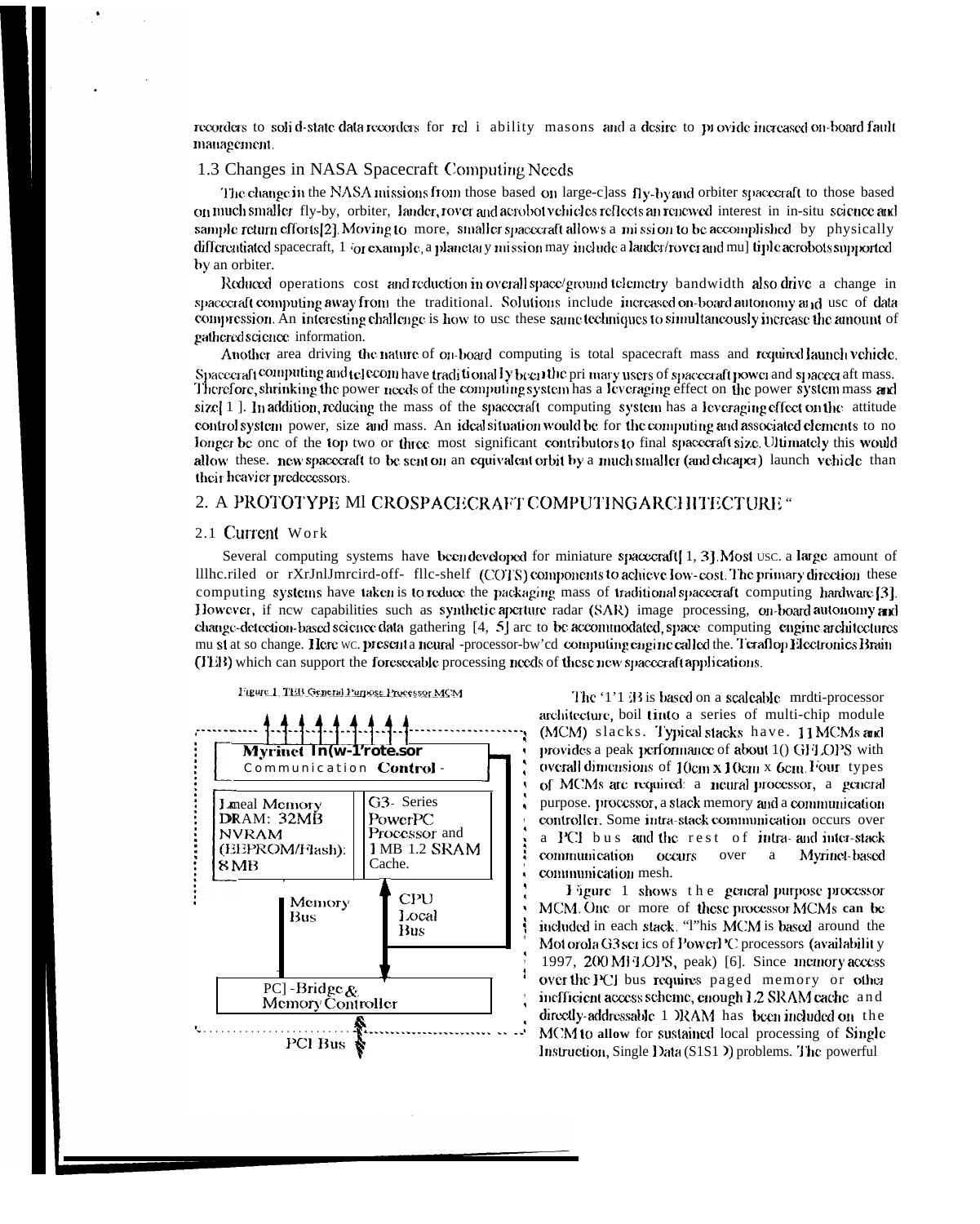Myracom Corporation's Myrinet-based inter-processor controller allows processor MCMs, both internal and external to each stack, 10 participate in solving complex Multiple-Instruction, Multiple 1 Data (MIMI) problems.



Figure 2 shows the neural processor MCM. It is based on a three-dimensional neural array developed by JPL (1 teraops, peak). It is intended to rapidly process Single Instruction, Multiple Data (SIMD) problems, including those often assigned to a digital signal processor (DSP), although the inclusion of a DSP in the TEB has not been complet C] y ruled OU t

The particular neural processor design for the TEB system uses randomly addressable digital synapse weighting. "This improves the performance of the neural array when rapid context switching is required. It also supports rapid manufacturing and in-line testing.

Figure 3shows a 11MCM 'J'] B stack. It includes two additional types of MCMs, a mass memory MCM and a communication controller MCM. The memory MCM makes its DRAM available over the PCI bus. The communi cation controller incorporates a significant amount of cache memory (4MB) and is locally controlled OVCJ the PCI bus.

Stack performance (which can be modified bawd on mission needs) is provided by eight general purpose processor MCMs, and one each of the remaining MCM types.

#### 2.2 Evaluation of Components

The neural processor for  $THB$ , the three-dimensional analog neural network (3I DANN) has been built under contract to the Ballistic Missile Defense Office by the Neural Processing Group at JPL It has shown excellent performance in highly paralleled tasks such as image-based pattern recognition. It is currently being used to drive a ground-based template. matching system.

The various chip stacks used in THB have been manufactured by Irvine Sensors Corporation, among others, They have been use-d in various flight programs, including the. Small Satellite Technology Insertion program, the New Millennium program and various commercial ground systems.

The PowerPC family of microprocessors from Motorola and IBM have shown great robustness in responding to challenges in the industry. This validates the TEB present commitment to that processor family. In addition, the PowerPC processors show excellent high-spud arithmetic processing capabilities, initially allowing the THB architecture to avoid the use of dedicated DSP engines, traditionall y required in high-performance guidance, navigation and control systems.